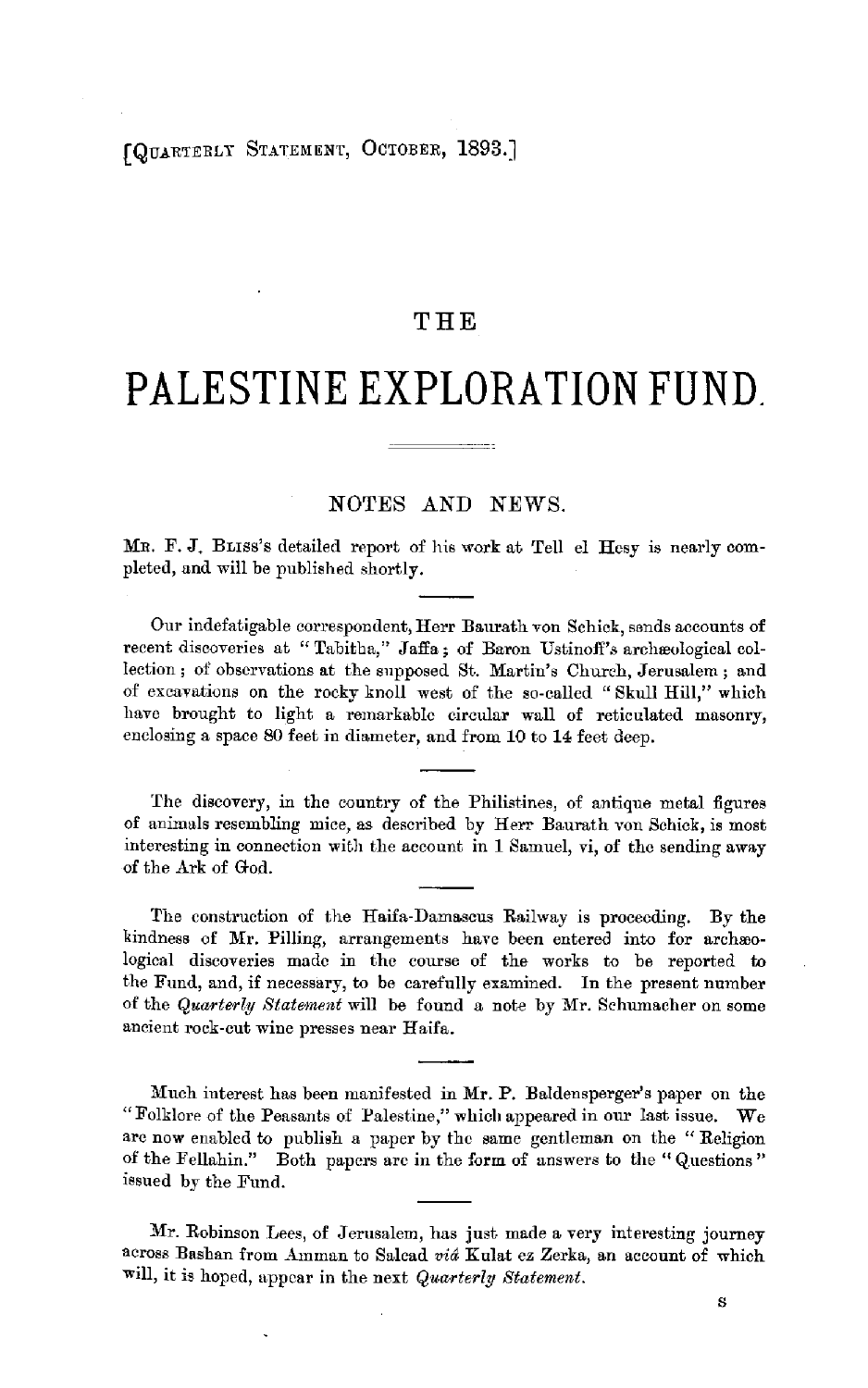According to the "Jewish Chronicle" of August 11th, "the colonists at Zichron Jacob have given effect to Baron Edmond Rothschild's wish that they should substitute pure Hebrew for Jiidisch-Deutsch as the medium for conversation. They now speak nothing but Hebrew." It will be interesting to watch the progress of this movement. After the Babylonian Captivity, pure Hebrew was never the language of the common people of Palestine. It is said that at Safed, and in less degree at Jerusalem, Jewish children, both boys and girls, may now be heard speaking Hebrew to one another.

The Rev. Theodore E. Dowling, Jerusalem, asks for *reliable* information as to the origin of the "Jerusalem Cross." Four theories of the early history of this cross are current in Jerusalem.

Can any date, prior to that of the Crusading Kingdom of Jerusalem, be assigned to it?

The Rev. Theodore E. Dowling, Hon. Secretary for Jerusalem, who is about starting on a tour in India, has been authorized to receive subscriptions and obtain the names of ladies and gentlemen who are desirous of helping the Committee as Hon. Secretaries. Mr. G. Robinson Lees will act as Hon. Secretary for Jerusalem during the absence of Mr. Dowling.

The crocodile skin from Nahr el Zerka, mentioned in the July *Quwrterly,*  having been presented to the Fund by **Mr.** Howard, has been stuffed and fitted with an artificial head, and is now on view at the office of the Fund.

The following is from the "Daily Chronicle" :--" The presence of crocodiles in the river Zarka, near Cæsarea, has often been a disputed point. It has been alleged that an Egyptian colony transported crocodiles to the spot for the purpose of worship about 400 B.o."

The Rev. Duncan Frazer, of Melbourne, writes that at the north-west shore of the Dead Sea he "saw, in the perfectly clear water, some small minnowlike fishes swimming a few feet from the water's edge." The Rev. Canon Tristram, to whom Mr. Duncan's note was referred, writes that "it is a very familiar fact that *Cyprinodon dispar* live in swarms in the shallow lagoons fed by the warm springs which bubble up through the sand at the north-west end of the Dead Sea. Note in' Fauna and Flora,' p. 170, will clearly explain the matter."

The "Times" of September 18th contains the following remarks on **Mr.**  Armstrong's new raised map of Palestine:-"After five years of untiring industry Mr. George Armstrong, the Assistant Secretary to the Palestine Exploration Fund, has produced and perfected a work of which he may justly feel proud, A raised map must prove of the greatest interest to all who have visited or intend to visit the tract of country which it represents, affording, as it does, a picture *au vol d'oiseau* of all the physical features. Mr. Armstrong's interesting work **will** faithfully present to those who have had the advantage of touring in Palestine the old familiar routes they have traversed, and will give to those who have yet to enjoy such a journey a clear idea of the sort of country they may expect to see. The map, which is constructed on the basis of the Surveys of the Palestine Exploration Fund, on a scale of  $\frac{3}{4}$ -in. to the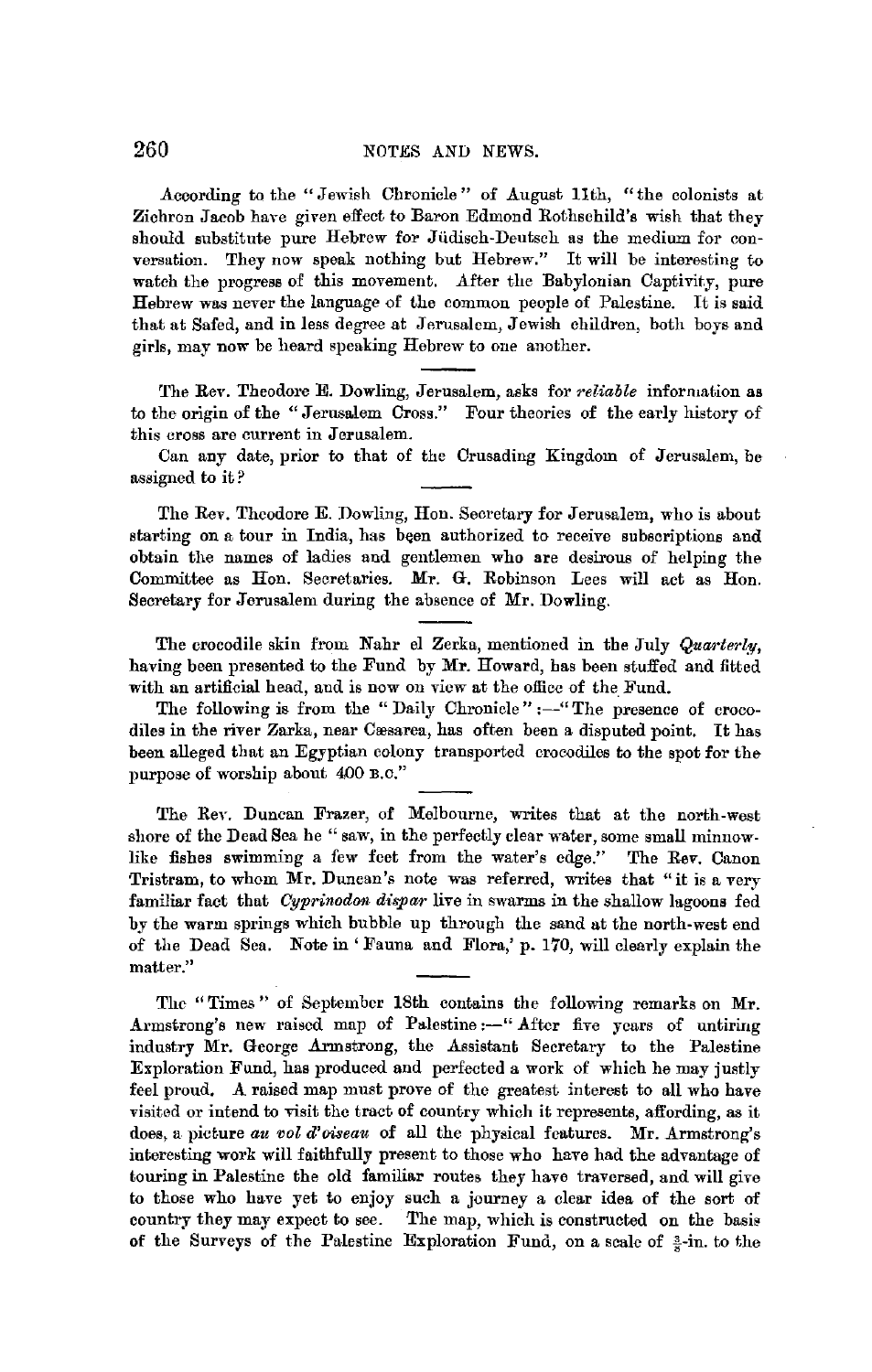mile, embraces the whole country from Baalbec to Kadesh Barnea, and shows nearly all that is known on the east of the Jordan. The natural features of the country stand out prominently, and show at a glance the relative proportions of the mountains, heights, valleys, and plains. The seas, lakes, marshes, and perennial streams are shown in blue, the watercourses on the plains and the main roads are marked by a grooved line, the Old and New Testament sites in red, and the hills and plains in white. Names are given to the coast and a few inland towns, but other towns are numbered to correspond to **a** reference list of names. The map measures 7 feet 6 inches by 4 feet. It will, perhaps, be specially interesting at the present time, when railway operations are going on in the country. The course of the new railway from Haifa to Damascus can be clearly traced, and the nature of the country it crosses can be seen at a glance. No doubt, too, the educational use to which the map will be put will be very considerable. Casts in fibrous plaster can now be had."

The Rev. Charles Harris, Milton-next-Sittingbourne, Kent, has been added to the List of Lecturers for the Fund; *see* p. 268 for subjects.

Index to the *Quarterly Statement.-A* new edition of the Index to the *Quarterly Statements* has been compiled. It embraces the years 1869 (the first issue of the journal) to the end of 1892. Contents :- Names of the Authors and of the Papers contributed by them; List of the Illustrations; and General Index. This Index will be found extremely useful. Price to subscribers to the Fund, *ls. 6d.,* post free ; non-subscribers, 2s.

After two years' study of the published texts of the tablets found at Tell Amarna, Major Conder has completed a translation of them which the Committee of the Fund have published. In this, as in all their publications, the Committee beg it to be understood that the author alone is responsible for the opinions put forward.

A complete set of the Fund's pnblications, together with a copy of the new raised map of Palostine, have been sent to the Chicago Exhibition, and will be found in the British Section, Gallery of the Liberal Arts Building, by the side of the Oxford University Extension exhibit.

The Committee have appointed the Rev. Professor Theodore Wright, Hon. General Secretary to the Fund in the U.S.A., to be their representative at the Chicago Exhibition.

The following may be had on application to the Assistant Secretary at the Office of the Fund,  $\text{viz.}:=$ 

Casts of the Tablet with a Cuneiform Inscription found at Tell el Hesy, price *2s. 6d.* each.

Casts of the Ancient Hebrew Weight brought by Dr. Chaplin from Samaria, price *2s. 6d.* each.

Casts of an Inscribed Weight or Bead from Palestine, forwarded by Professor Wright, Cambridge, Mass., U.S.A., price *Is.* each.

Photographs of Tell el Hesy, showing the excavations, price *ls.* each.

s 2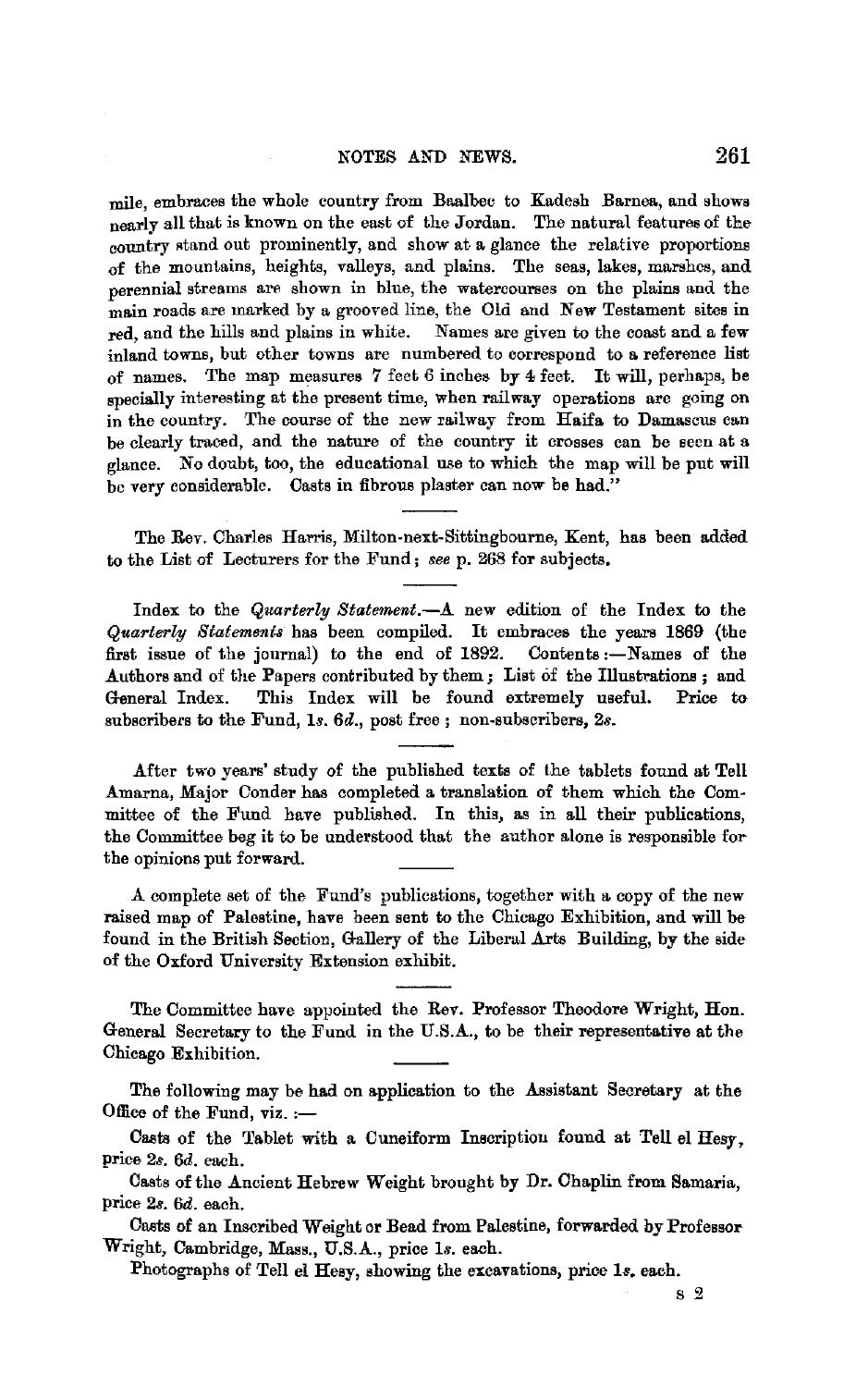The Rev. W. M. Teape, 4, Clyde Terrace, Stockton-on-Tees, has kindly consented to act as Honorary Local Secretary.

The translation of the first portion of M. Clermont-Ganneau's work, ".A.rchreological Researches in Palestine," is completed. The second part, it is expected, will be in the hands of the translator soon.

The new railway from Jaffa to Jerusalem has been laid down on the three. sheets of the large map. Scale 1 inch  $= 1$  mile. Copies of these sheets are now ready. Price to subscribers to the work of the Fund, 2s. each; non-subscribers, *2s.6d.* 

The museum of the Fund, at 24, Hanover Square, is now open to subscribers between the hours of 10 a.m. and 5 p.m., except. Qn Saturdays, when it closes at 2 p.m.

The Committee have to acknowledge with thanks the following donatiom to the Library of the Fund :-

- " Modern Science in Bible Lands." By Sir J. William Dawson, C.M.G., LL.D., F.R.S., F.G.S., &e. Published by Hodder and Stoughton, London. From the Author.
- "Jerusalem Illustrated." By J. Robinson Lees, F.R.G.S. Published by Mawson, Swan, and Morgan, Newcastle-on-Tyne. From the Author.

The Committee will be glad to receive donalions of Books to the Library of the Fund, which already contains many works of great value relating to Palestine and other Bible Lands. See list of Books, July *Quarterly Statement*.

It may be well to mention that plans and photographs alluded to in the reports from Jerusalem and elsewhere cannot all be published, but all are preserved in the offices of the Fund, where they may be seen by subscribers.

The third and revised edition of "Heth and Moab" is now ready.

.A new edition of "Twenty-one Years' Work" is in course. of preparation, and will be brought down to date. The new title will be "Twenty-seven Years' Work."

The first volume of the "Survey of Eastern Palestine," by Major Conder, is accompanied by a map of the portion of country surveyed, special plans, and upwards of 350 drawings of ruins, tombs, dolmens, stone circles, inscriptions, &c. The first 250 subscribers pay seven guineas for the three volumes; subscribers to the " Survey of Western Palestine" are privileged to have the volumes for this sum. The price will be raised, after 250 names are received, to twelve guineas. The Committee are pledged never to let any *copies be subscribed for under the sun, of seven guineas.* .A. P. Watt and Son, 2, Paternoster Square, are the Sole Agents. The attention of intending subscribers is directed to the announcement in the last page of this number.

Mr. H. Chichester Hart's "Fauna and Flora of Sinai, Petra, and the Wady 'Arabah" has been completed and sent out to subscribers.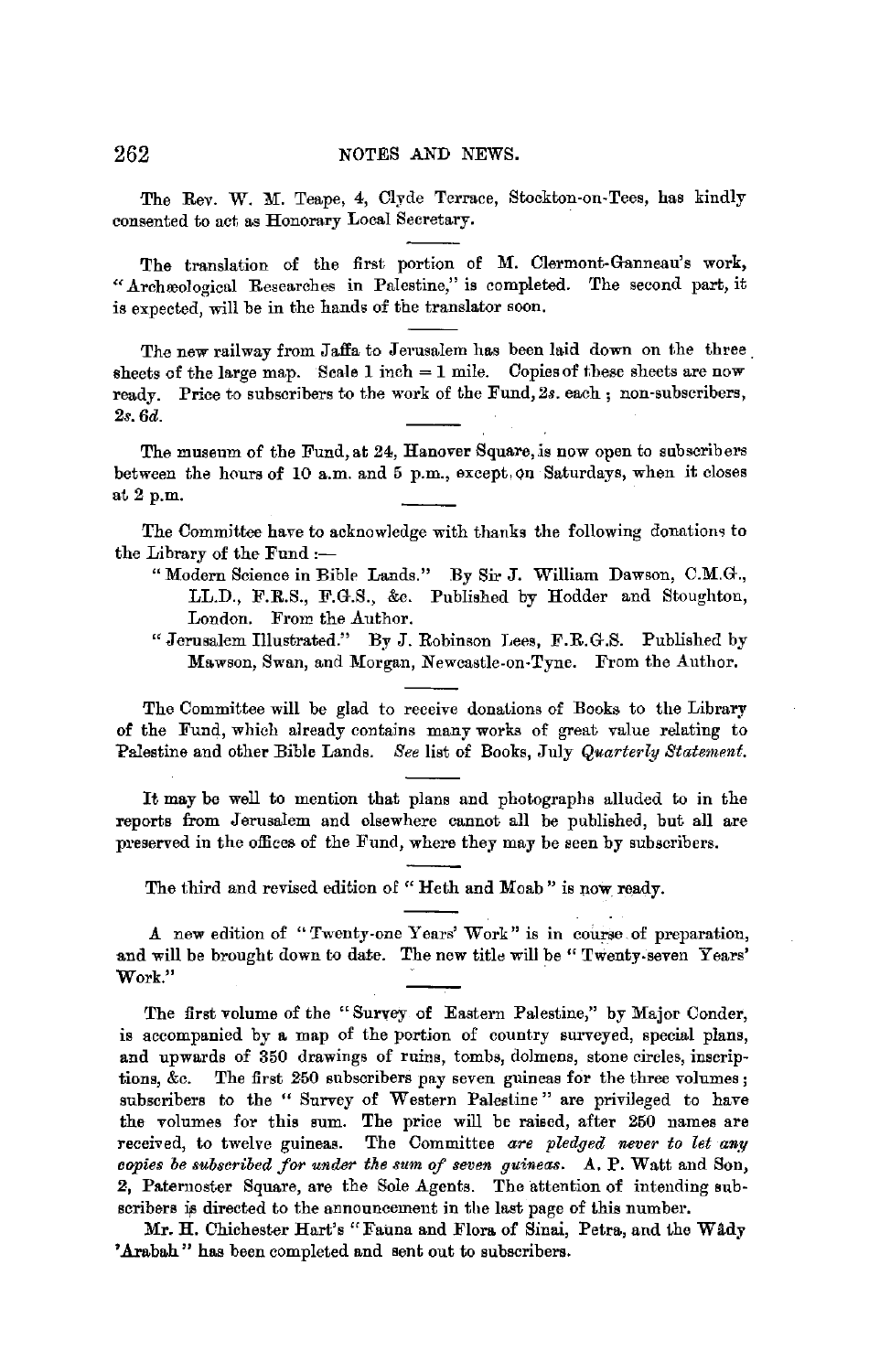The books now contained in the Society's publications comprise an amount of information on Palestine, and on the researches conducted in the country, which can be found in no other publications. It must never be forgotten that no single traveller, however well equipped by previous knowledge, oan compete with a scientific-body of explorers, instructed in the periods required, and provided with all the instruments necessary for carrying out their work. The books are the following *(the whole set* (1 *to* 7 *and* 9 *to* 18) *can be obtained by subscribers to the Fund on application to the Head OJ!foe only* (24, *Hanover Square,* W.), *for* £3 10s. *0d., earriage paid to any part in the United Kingdom*   $only$ ) :—

By Major Conder, R.E.-

- (1) "Tent Work in Palestine," $-A$  popular account of the Survey of Western Palestine, freely illustrated by drawings made by the author himself. This is not a dry record of the sepulchres, or a descriptive catalogue of ruins, springs, and valleys, but a continuous narrative full of observa• tions upon the manners and customs of the people, the Biblical associations of the sites, the Holy City and its memories, and is based upon a six years' experience in the country itself. No other modern traveller has enjoyed the same advantages as Major Conder, or has used his opportunities to better purpose.
- (2) "Heth and Moab."-Under this title Major Conder provides a narrative, as bright and as full of interest as " Tent Work," of the expedition for the *Survey of Eastern Palestine.* How the party began by a flying visit to North Syria, in order to discover the Holy City-Kadesh-of the children of Heth ; how they fared across the Jordan, and what discoveries they made there, will be found in this volume,
- (3) Major Condor's "Syrian Stone Lore."-This volume, the least known of Major Conder's works, is, perhaps, the most valuable. It attempts a task never before approached-the reconstruction of Palestine from its monuments. It shows what we should know of Syria if there were no Bible, and it illustrates the Bible from the monuments.
- (4) Major Conder's ".A.ltaic Inscriptions."-This book is an attempt to read the Hittite Inscriptions. The author has seen no reason to change his views since the publication of the work.
- (5) Professor Hull's "Mount Seir."-This is a popular account of the Geological Expedition conducted by Professor Hull for the Committee of the Palestine Fund. The part which deals with the Valley of Arabah will be found entirely new and interesting.
- (6) Herr Schumacher's "Across the Jordan."
- **(7)** Herr Schumacher's **"J** aulan."-These two books must be taken in continuation of Major Conder's works issued as instalments of the "Survey of Eastern Palestine." They are full of drawings, sketches, **and** plans, and contain many valuable remarks upon manners and customs.

By Walter Besant, M.A.-

(8) "The Memoirs of 'fwenty-one Years' Work."-This work is a popular account of the researches conducted by the Society during the twentyone years of its existence.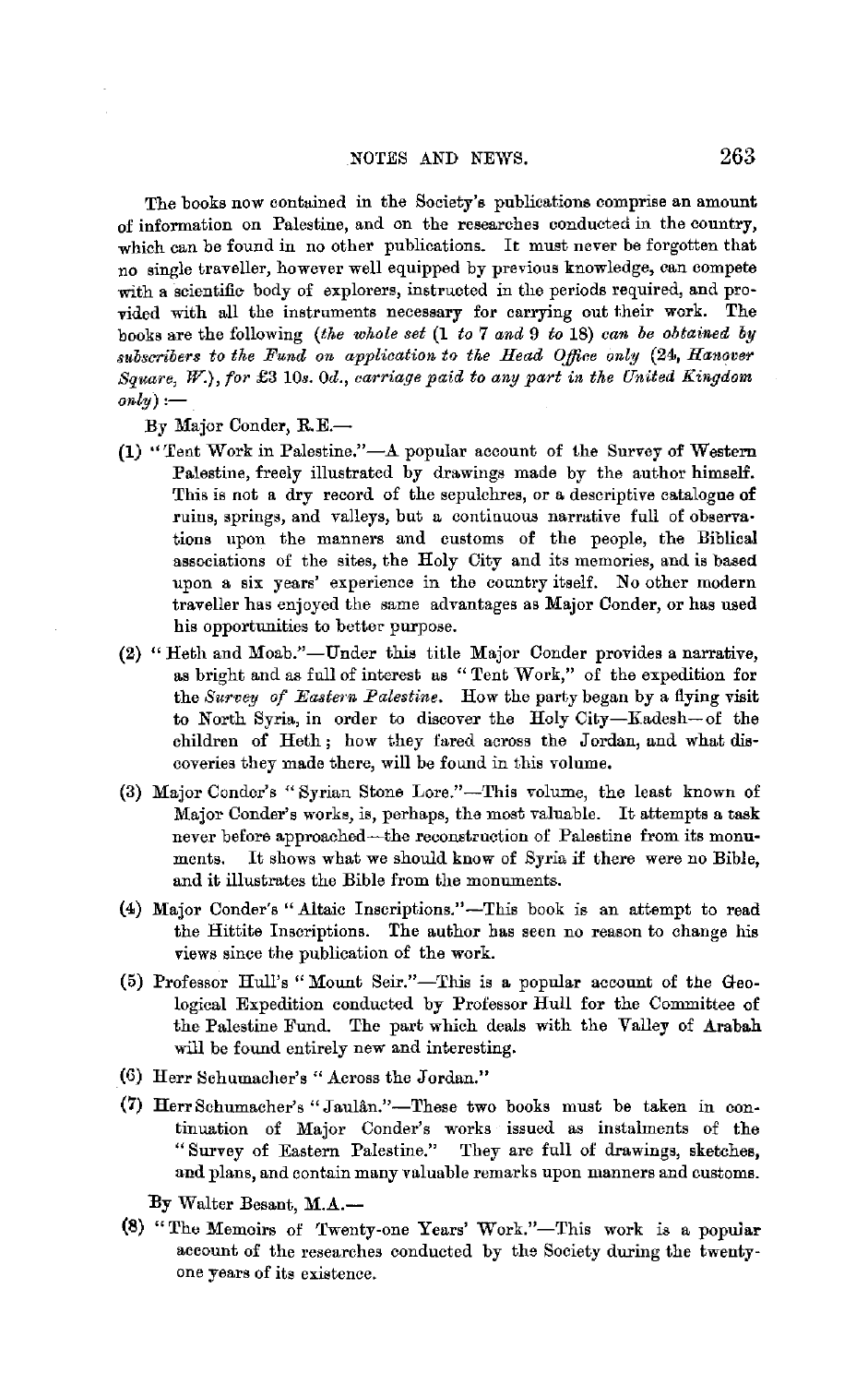(9) Herr Schumacher's" Kh. Fahil." The ancient Pella, the first retreat of the Christians ; with map and illustrations.

By George Armstrong-

- (10) Names and Places in the Old and New Testament and Apocrypha. This is an index to all the names and places mentioned in the Bible and New Testament, with full references and their modern identifications, as shown on the new map of Palestine.
- (11) Besant and Palmer's "History of Jerusalem."-The "History of Jerusalem," which was originally published in 1871, and has long been completely out of print, covers a period and is compiled from materials not included in any other work, though some of the contents have been plundered by later works on the same subject. It begins with the siege by Titus and continues to the fourteenth century, including the Early Christian period, the Moslem invasion, the mediaval pilgrims, the Mohammedan pilgrims, the Crusades, the Latin Kingdom, the victorious career of Saladin, the Crusade of Children, and many other little-known episodes in the history of the city and the country.
- (12) Northern' Ajlun "Within the Decapolis," by Herr Schumacher.

By Henry A. Harper-

(13) "The Bible and Modern Discoveries."-This work, written by a Member of the Executive Committee of the Palestine Exploration Fund, is an endeavour to present in a simple and popular, but yet a connected form, the Biblical results of twenty-two years' work of the Palestine Exploration Fund. The writer has also availed himself of the discoveries made by the American Expeditions and the Egyptian Exploration Fund, as well as discoveries of interest made hy independent travellers.

The Bible story, from the call of Abraham to the Captivity, is taken, and details given of the light thrown by modern research on the sacred annals. Eastern customs and modes of thought are explained whenever the writer thought that they illustrated the text. This plain and simple method has never before been adopted in dealing with modern discovery.

To the Clergy and Sunday School Teachers, as well as to all those who love the Bible, the writer hopes this work will prove useful. He is personally acquainted with the land ; nearly all the places spoken of he has visited, and most of them he has moreover sketched or painted. It should be noted that the book is admirably adapted for the School or Village Library.

By Guy le Strange-

{14) "Palestine nuder the Moslems."-For a long time it had been desired by the Committee to present to the world some of the great hoards of information about Palestine which lie buried in the Arabic texts of the Moslem geographers and travellers of the Middle Ages. Some few of the works, or parts of the works, have been already translated into Latin,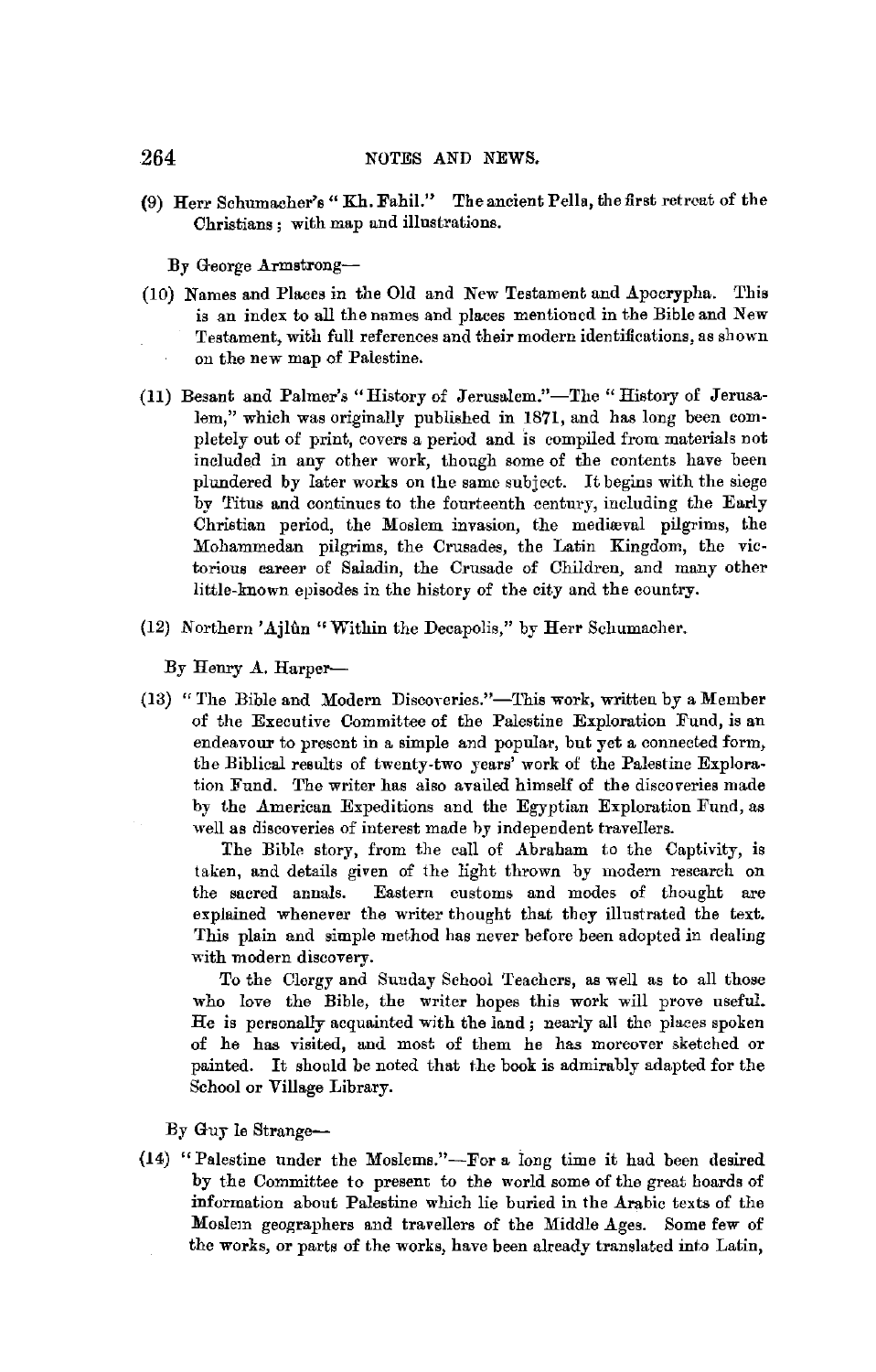French, and German. Hardly anything has been done with them in English, and no attempt has ever been made to systematise, compare, and annotate them.

This has now been done for the Society by Mr. Guy le Strange. The work is divided into chapters on Syria, Palestine, Jerusalem, and Damascus, the provincial capitals and chief towns, and the legends related by the writers consulted. These writers begin with the ninth century and continue until the fifteenth. The volume contains maps and illustrations required for the elucidation of the text.

The Committee have great confidence that this work-so novel, so useful to students of mediæval history, and to all those interested in the continuous story of the Holy Land-will meet with the success which its learned author deserves.

By W. M. Flinders Petrie-

(15) "Lachish" (one of the five strongholds of the Amorites). $-An$  account of the excavations conducted by Mr. Petrie in the spring of 1890, with view of Tell, plans and sections, and upwards of 270 drawings of the objects found.

By Trelawney Saunders-

- (16) "An Introduction to the Survey of Western Palestine, describing its Waterways, Plains, and Highlands, with special reference to the Water Basin-(Map. No. 10)."
- (17) "The City and the Land."--- $A$  course of seven lectures on the work of the Fund, 2nd edition, with Plan of Jerusalem, according to Josephus, now ready.
- (18) "The Tell Amarna Tablets," including the one found at Lachish. By Major C. R. Conder, D.C.L., R.E.

The new Map of Palestine embraces both sides of the Jordan, and extends from Baalbek in the north to Kadesh Barnea in the south. All the modern names are in black ; over these are printed in red the Old Testament and Apocrypha names. The *New* Testament, Josephus, and Talmudic names are in blue, and the tribal possessions are tinted in colours, giving clearly all the identifications up to date. It is the most comprehensive map that has been published, and will be invaluable to universities, colleges, schools, &c.

It is published in 20 sheets, with paper cover; price to subscribers to the Fund,  $24s$ ,; to the public,  $£2$ . It can be had mounted on cloth, rollers, and varnished for hanging. The size is 8 feet by 6 feet. The cost of mounting is extra *(see* Maps).

In addition to the 20-sheet map, the Committee have issued as a separate Map the 12 sheets (viz., Nos. 5-7, 9-11, 13-15, 20-22), which include the whole of Palestine as far north as Mount Hermon, and the districts beyond Jordan as far as they are surveyed. *See* key·map to the sheets.

The price of this map, in 12 sheets, in paper cover, to subscribers to the Fund, 12s. *6d.;* to the public, £1 ls.

The size of the map, mounted on cloth and roller for hanging, is  $4\frac{1}{2}$  feet by  $6\frac{3}{4}$  feet.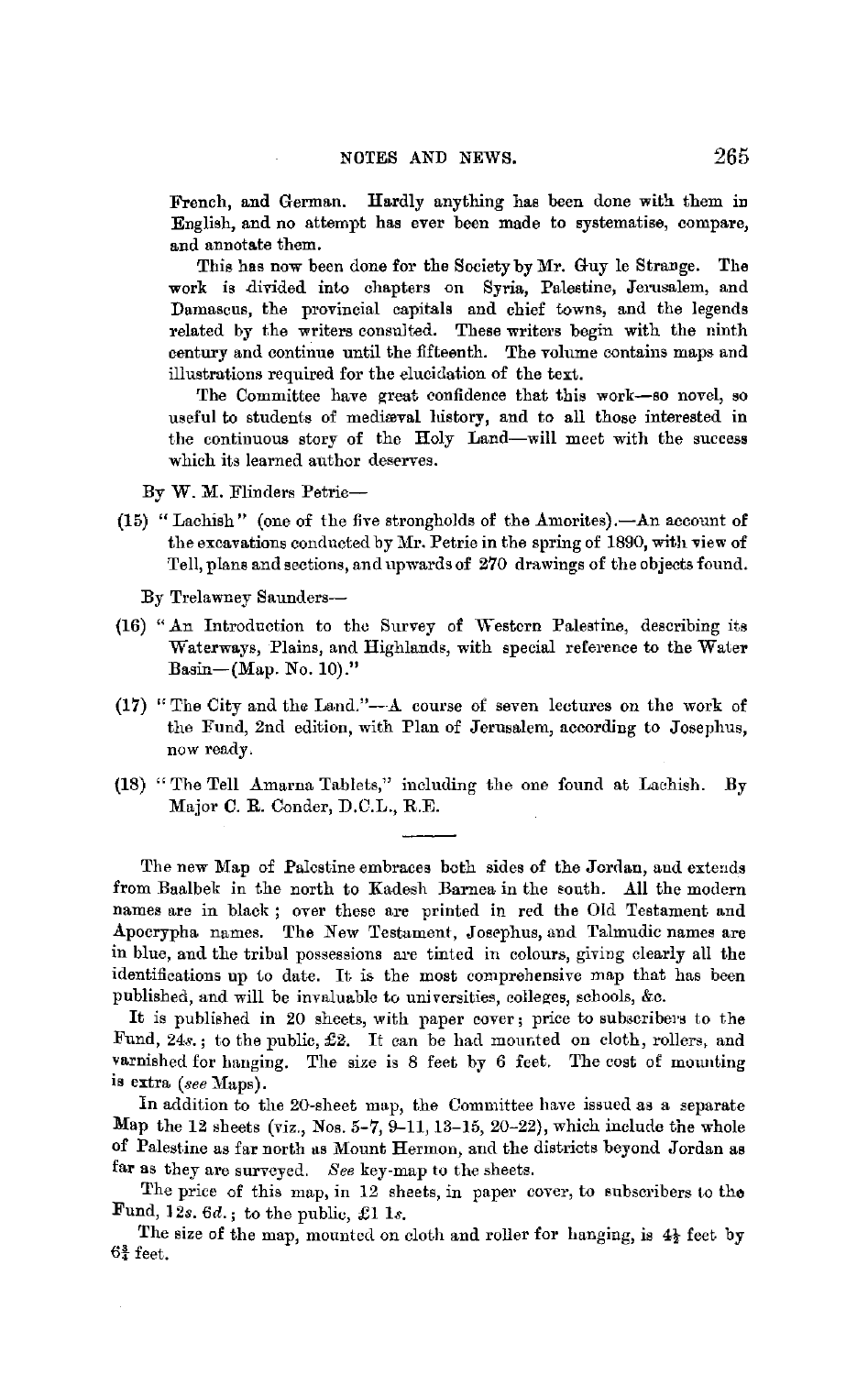Any single sheet of the map can be had separately, price, to subscribers of the Fund, 1s. 6d. Mounted on cloth to fold in the pocket suitable for travelling, 2s. To the public 2s. and *2s. 6d.* 

Single copies of these maps in sheets, with cover, can be sent by post to all foreign countries at an extra charge of *ls.* 

*A copy of names and places in the Old and New Testament, with their modern identifications and full references, can be had by subscribers with either*  of these maps at the reduced price of 2s. 6d.

*Nezr, Raised Map of Palestine.-The* want has long been felt, and the wish often expressed, that a map showing the physical features of the Holy Land on a scale sufficiently large to show at a glance the relative proportions of the mountains, valleys, plains, &c., should be produced on the basis of the Surveys of the Palestine Exploration Fund.

This has now been accomplished by Mr. George Armstrong, Assistant Secretary to the Fund. The Raised Map embraces the whole country from Baalbek to Kadesh Barnea, and shows on the east of Jordan nearly all that is known. It is a reproduction in bold relief of the recently issued map, on the scale of three-eighths of an inch to the mile.

The seas, lakes, marshes, and perennial streams are in blue, the watercourses on the plains and main roads are marked by a grooved line, the Old and New Testament sites in red, and the plains and hills are in white.

Names are given to the coast towns and a few of the inland ones; the others have numbers corresponding with a reference sheet. The map measures 7 feet 6 inches by 4 feet, and is on view at the Office of the Fund, 24, Hanover Square.

Casts of this Map in fibrous plaster, partly coloured and framed, can be had for £7 7s. by Subscribers to the Fund; to the public, £10 10s.

Photographs of the raised map are now ready. Size,  $16\frac{1}{2}$  inches by  $8\frac{1}{2}$  inches, price *5s.* ; 8 inches by 4½ inches, ls.

Subscribers to the Palestine Pilgrims' Text Society will receive in the course of the month the following translations which have just been completed: $\rightarrow$ 

- (1) Felix Fabri. Part 1, vol. II (1484 A.D.).
- (2) The Itinerary of Bernard the Wise (870 A.n.), and How the City of Jerusalem is Situated (1090 circ. A.D.).
- (3) Theodosius on the Topography of the Holy Land (530 A.n.).

Branch Associations of the Bible Society, all Sunday School Unions within the Sunday School Institute, the Sunday School Union, and the Wesleyan Sunday School Institute, will please observe that by a special Resolution of the Committee they will henceforth be treated as subscribers and be allowed to purchase the books and maps (by application only to the Secretary) at reduced price.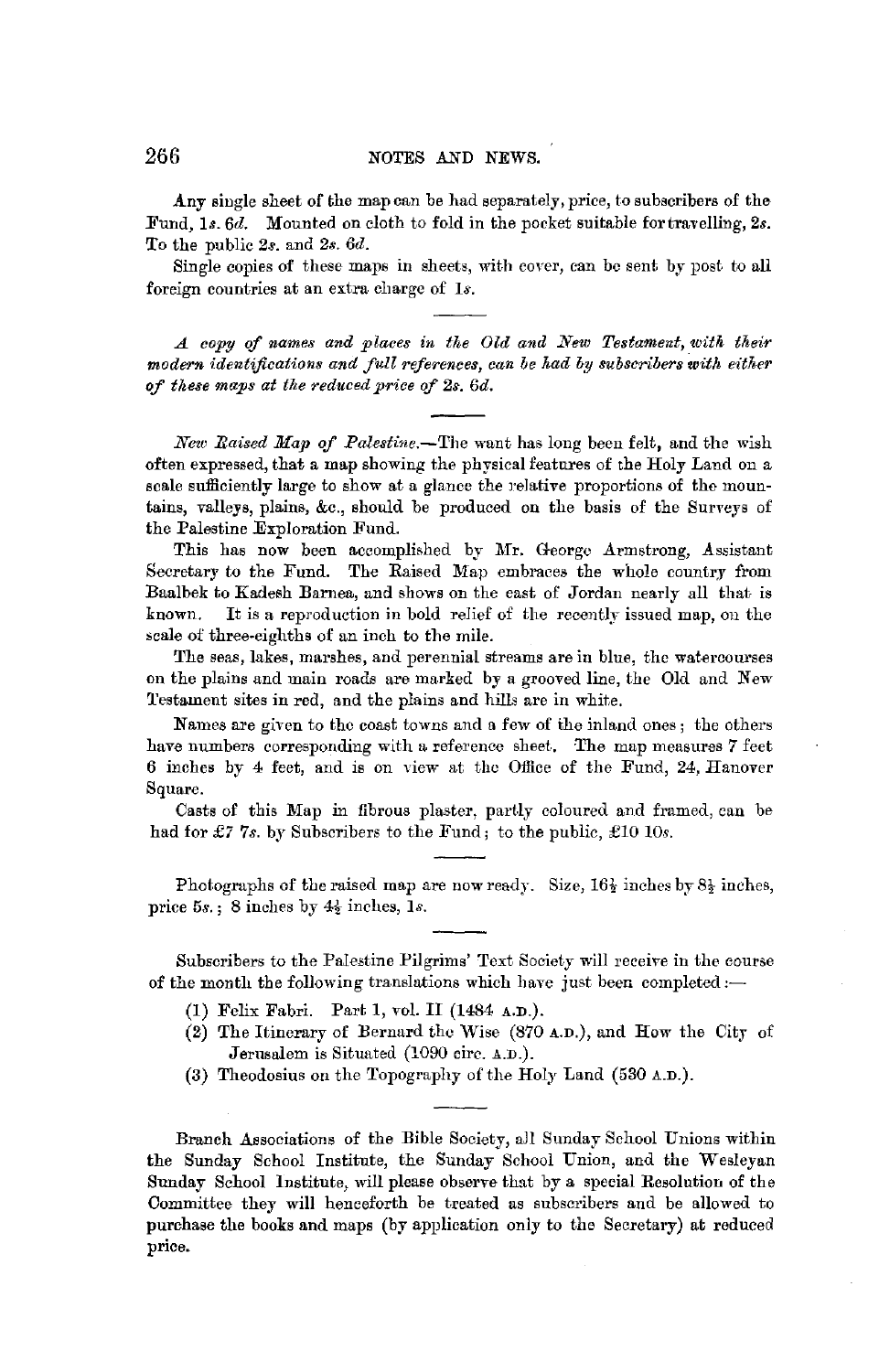The income of the Society, from June 22nd, 1893, to September iBth, 1893, was-from annual subscriptions and donations, including Local Societies, £148 10s. 7d.; from all sources-£312 7s. The expenditure during the same period was £415 10s. 9d. On September 19th the balance in the Bank was £229 *6s. 7d.* \_

Subscribers are requested to note that the following can be had by application to the office, at  $1s$ , each: $-$ 

- 1. Cases for binding Herr Schumacher's "Jaulân."
- 2. Cases for binding the *Quarterly Statement,* in green or chocolate.

3. Cases for binding "Abila," "Pella," and "'Ajlûn" in one volume.

Back numbers of the *Quarterly Statement*.-In order to make up complete sets, the Committee will be very glad to receive any of the following numbers:-

No. II, 1869; Nos. VI and VII, 1870; No. III, 1871; January and April, 1872; October, 1873; January, 1874; January and October, 1875; January, 1883, and January, 1886,

While desiring to give every publicity to proposed identifications and other theories advanced by officers of the Fund and contributors to the pages of the *Quarterly Statement,* the Committee wish it to be distinctly understood that by publishing them in the *Quarterly Statement* they neither sanction nor adopt them.

Subscribers who do not receive the *Quarterly Statement* regularly are asked to send a note to the Secretary. Great care is taken to forward each number to all who are entitled to receive it, but changes of address and other causes give rise occasionally to omissiom.

The authorised lecturers for the Society are-

- The Rev. Thomas Harrison, F.R.G.S., Hillside, Benenden, Staplehurst, Kent. His subjects are as follows:-
	- (1) *Research and Dfacovery in the Holy Land.*
	- (2) In the Track of the Israelites from Egypt to Canaan.
	- (3) *Bible Scenes in the Light of Modern Science.*
	- (4) *Eastern Palestine.*
	- (5) *The Dead Sea and the Cities of the Plain.*
- The Rev. J. R. Macpherson, B.D., Kinnaird Manse, Inchture, N.B. His subjects are as follows:-
	- (1) *The Work ofthe Palestine Exploration Fund.*
	- (2) *The Survey of Palestine.*
	- (3) *The City of Jerusalem.*
	- (4) *Eastern Palestine.*
	- (5) *Calvary ancl the Church of the Holy Sepulchre.*